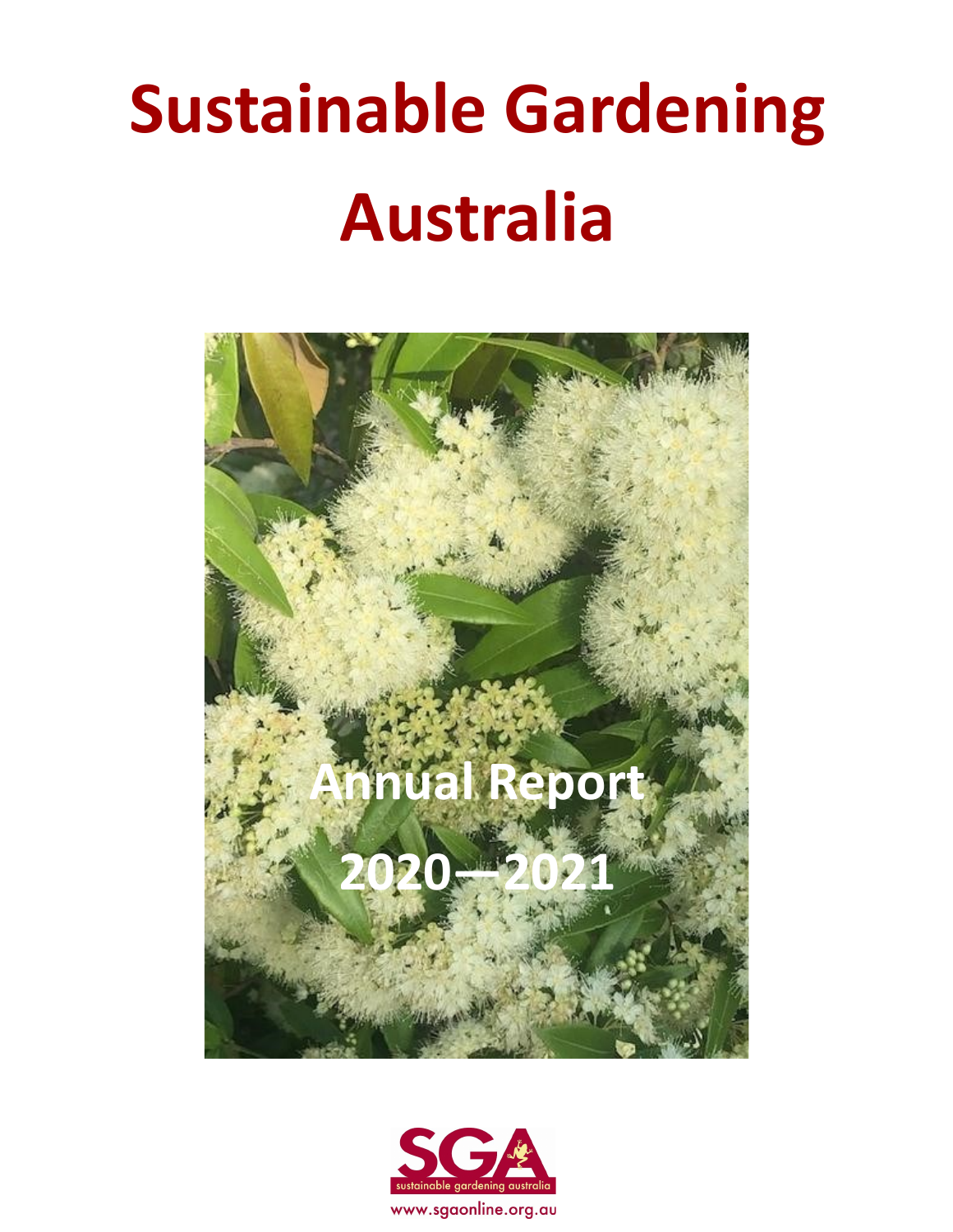# **Overview**

### Our vision

A healthy, biodiverse planet and vibrant, sustainable communities.

## Our principal purpose

To encourage, educate and enable home and professional gardeners to adopt sustainable gardening practices to protect or enhance the natural environment or a significant aspect of it.



Just like the rest of the world, SGA has had to adapt to the demands that the COVID-19 pandemic imposed. However, we have been fortunate that we have been able to prosper during lockdowns and the changes in our society that have resulted. Not only has SGA received *Jobkeeper* payments to keep our organization going, but our staff have been shielded from COVID infections until after being fully vaccinated, thus remain fit to work.

The surge in interest in gardening at the beginning of the pandemic has meant increased subscriptions to our newsletters, *Cuttings* and *Flourish*, and these continue to grow. Since face-to-face workshops were no longer possible, interest in SGA gardening webinars from local government also continued to increase, assisted by the development of 12 new topics. Thus SGA is now in a position to offer webinars outside of Victoria. Offering master classes online as webinars has also proven successful with greater numbers of attendees.

The *Green Gardening Professionals (GGPs)* program has also prospered since it was able to continue as before. More monthly presentations have been added to the Industry Library, so there is greater incentive for professionals to subscribe to access this material.

The other mainstay of SGA's work, the guide to risks of garden chemical products *WiseGardening—Choices to Protect You and the Planet* has made significant advances and is now ready to be developed further into an app which can be downloaded to mobile phones.

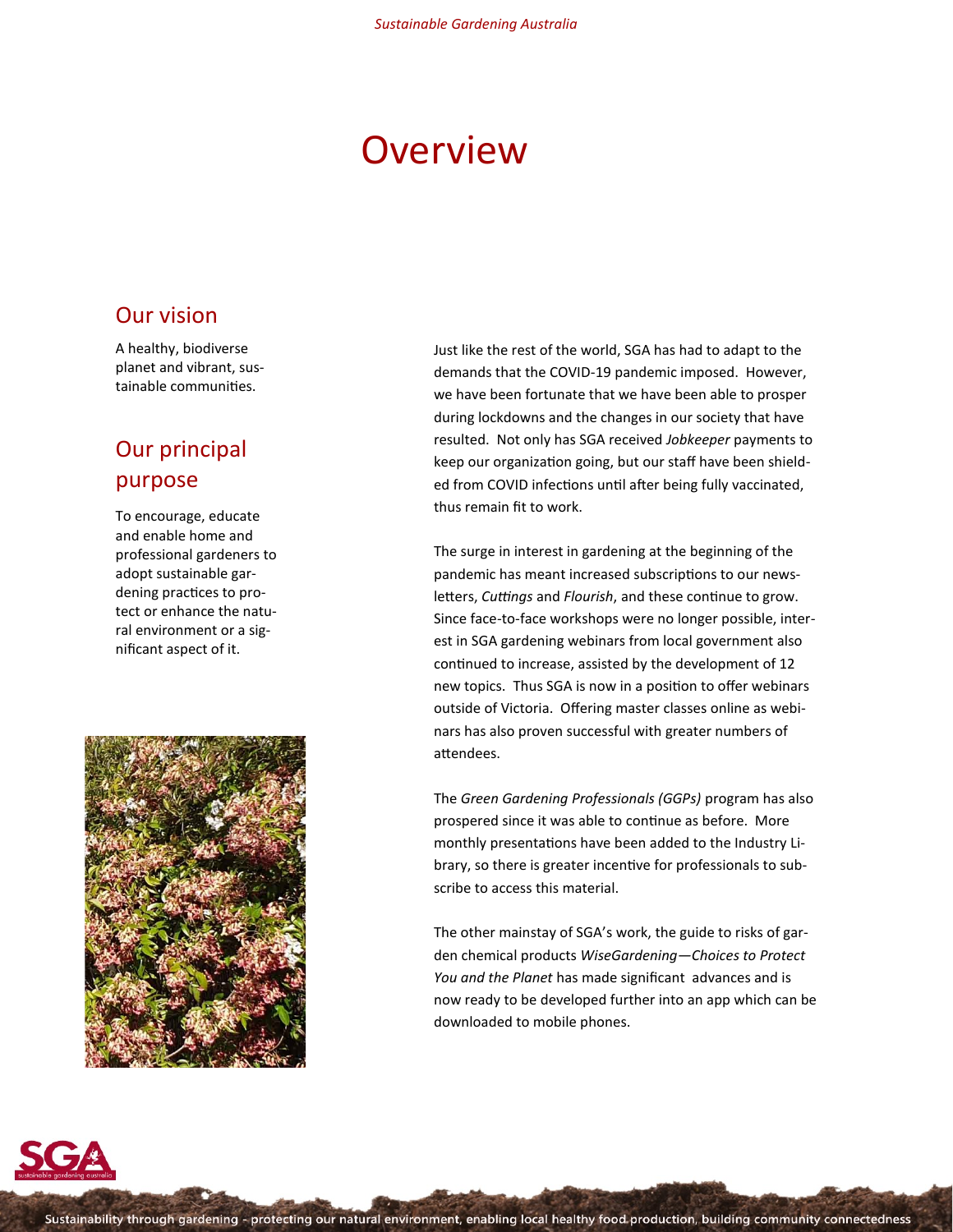# Training and Learning

The year has been extremely busy year for SGA's training and learning team as COVID restrictions and lockdowns created high demand for gardening workshops and webinars. Webinar capacity building was a focus of the latter months of 2020 while in 2021 existing workshop content was converted to webinar format, developing new content and delivering webinars.

A total of 113 community education events were delivered, made up of:

- 100 community webinars to councils and other organisations with attendance of 3806
- 5 face to face community events with attendance of 74
- 9 master classes with attendance of 310

Of the community events held 56% were focused on biodiversity, 22% on vegetable gardening, 11% on sustainable garden design and 11% on a new category of climate change.

# Workshops/Webinars for External **Clients**

As well as local government, workshops and webinars were run for other organisations such as libraries and community groups.

Of the 113 community webinars, 5 fulfilled a Darebin Council grant for community food growing workshop and 5 fulfilled a Banyule Council grant for biodiversity workshop. Both of these grants were originally for face-to-face workshops but were delivered as Webinars. Attempts to return to face-to-face webinars were thwarted by new COVID outbreaks some community hesitation to attend face-toface.

### New Content

Twelve new topics were developed including 'Mammals in an around Your Garden', 'Attracting Lizards to Your Garden', 'Climate Action in the Garden', Starting a Sustainable Garden' and specific 'Gardens of' webinars for Casey and Greater Dandenong which celebrated some showcase habitat gardens of residents of those local government areas.

# The Future of Webinars

SGA's capacity to deliver webinars led to 4 organisations in New South Wales and 2 in regional Victoria requesting them. This capability bodes well for expanding SGA's reach regionally and interstate.

# Master Classes

Offering these classes online attracted people from all over Australia with the most popular one, 'Landscaping with Native Plants' reaching our capacity cap of 100 attendees.



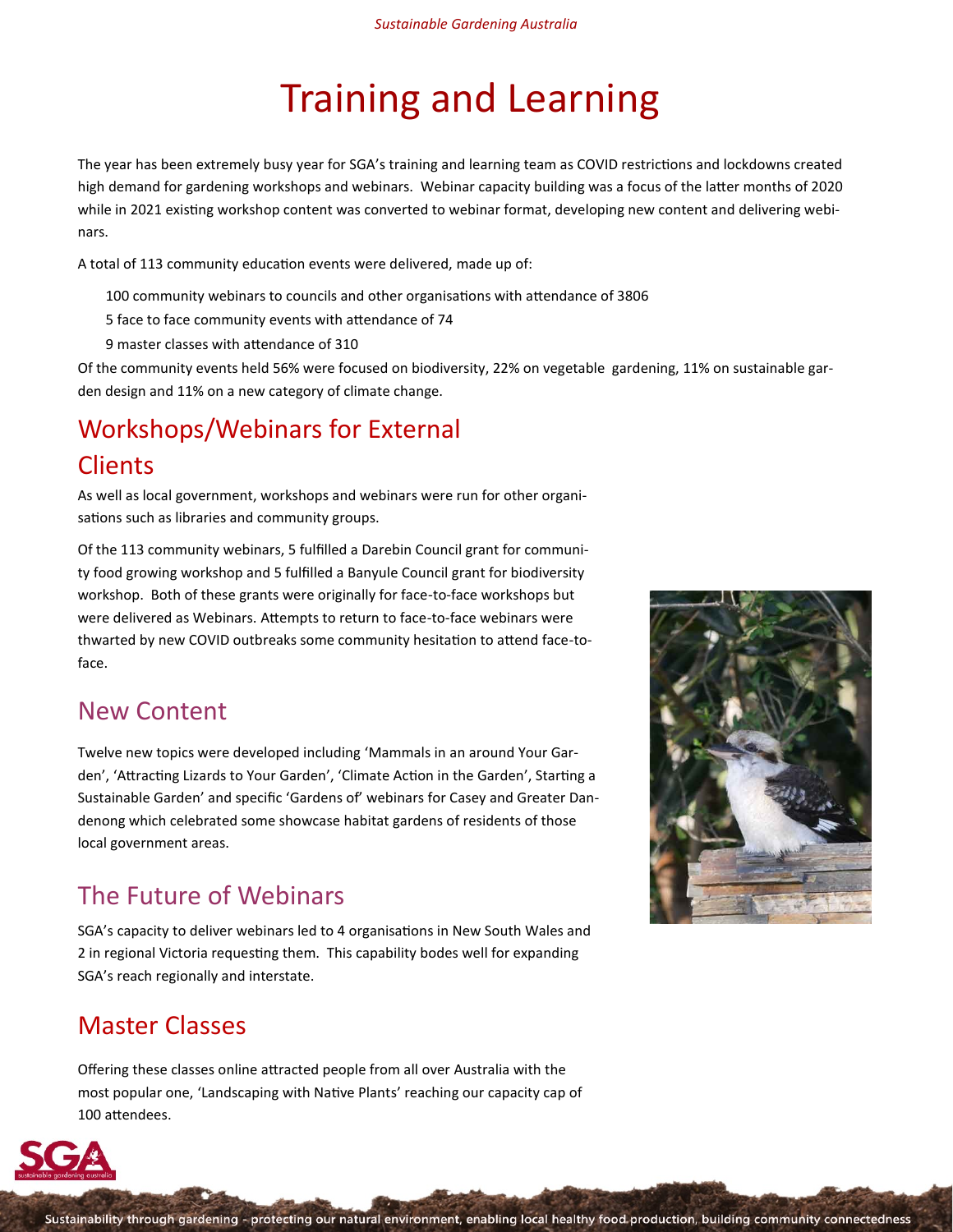# Building Capacity

### Website Development

Websites require continued attention as software changes and requires continual updating as the developers either improve their material or correct errors. This has been particularly the case with the membership software, *Paid Memberships Pro*. Many of the updates have unintended consequences on other parts of the website, requiring considerable problem-solving efforts from SGA's volunteers and our external web developer, *Snugsite*.

### Content Development

Eight new articles were published thanks to some hard-working and generous volunteers. It is becoming a challenge to find content which is unique to SGA with its emphasis on sustainability since the majority of other gardening websites are now promoting no-dig, chemical-free methods with emphasis on recycling composting and using natural products to enhance fertility. This is a positive outcome for the planet, but makes content creation tricky.

### Garden Product Guide

### *WiseGardening—Choices to Protect You and the Planet*

There has been major work on *WiseGardening* involving technical aspects such as refining how product properties are displayed as symbols, assigning appropriate star ratings and continuing product updating. Accompanying the product ratings table, content has been created for pages explaining the assessment and product rating process, the purpose for developing *WiseGardening* and information on pest, weed and disease control using non-chemical methods.

A draft version was published online and circulated to Members and Friends of SGA for feedback. The responses only praised the usefulness of this initiative. There are, however, many aspects that need further work. The most important area for development is finding a web developer who can turn *WiseGardening* into a progressive web app which can be downloaded to mobile phones using recent information technology which is simpler and cheaper than conventional app technology and enables those providing the chemical data and explanatory content to update it as needed without going through an app store.

### IT Infrastructure

An upgraded internet service became available to SGA via Bulleen Art and Garden late in the financial year This has improved the speed and reliability of internet connections to the SGA server

All SGA computer peripherals (monitors, keyboards, mice) were tested. Surplus equipment have been stored for use as spares or for disposal. Four points of access to the server, two computers and two devices to run from SGA's server were set up and a fifth access point will be set up early in FY 21-22.

### Employment of Communications Manager

In May 2020, SGA's financial position enabled employment of a Communications Manager to create and send newsletters, mange social media and take part in website management.

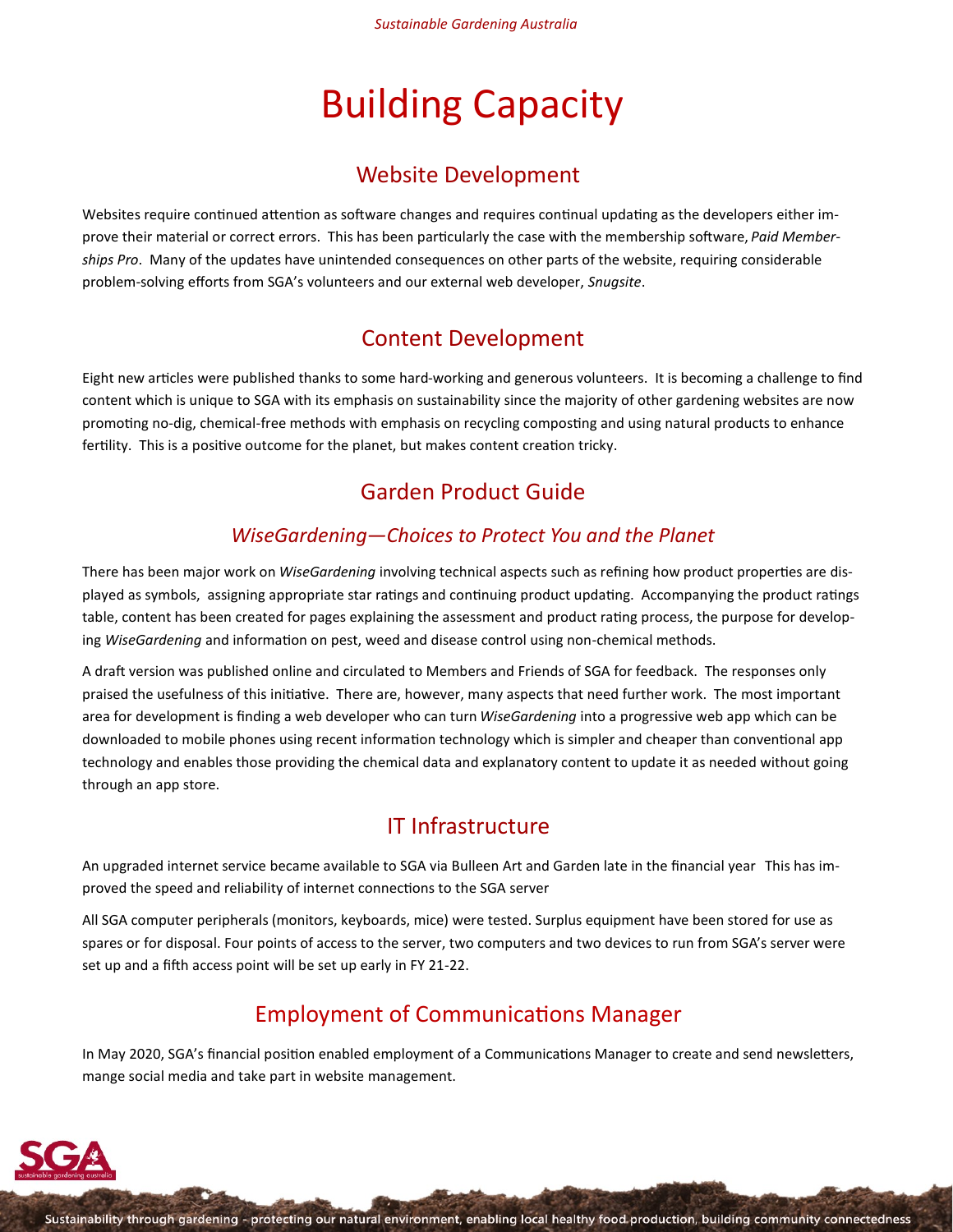# Engaging the Community

SGA's reach into the community continued to grow as, worldwide, digital communication became more common. This was especially the case in early 2020 when restrictions due to the coronavirus pandemic on people's movement outside their homes increased usage of the internet and social media. Engagement was also boosted by the continued growing interest in gardening during lockdowns as many people had more time for gardening.

### **Website**

Unique web page views decreased slightly probably reflecing a normalisation after the dramatic increase during the onset of the COVID pandemic towards the end of the previous financial year. However, numbers of users increased slightly, so some new users were retained. The most frequently read topics were companion planting, cucumbers, finger limes and pumpkins.

### Cuttings Free Monthly Newsletter

Subscriptions continued to show a significant increase this year.

### YouTube

As in previous years, views of existing videos continued a slight increase.

### Social Media

The global trend for Facebook engagement to decrease slightly was reflected in declines in Likes ad User numbers. However, again reflecting global social media trends, Instagram became more popular.

### Friends of SGA (FOSGA)

Interest in joining Friends of SGA continued to grow This was possibly driven by SGA's increasing webinar offerings for which members and Friends of SGA are eligible for discounted fees.

### 2020—2021 Statistics

New web site articles 8

#### Website users

Increased from 1,044,685 to 1,054,531

Average unique web page views per month Decreased from 147,708 to 141,653

Cuttings Subscribers Increased from 6,789 to 8,960

#### Facebook

Likes Decreased slightly from 20,019 to 19,925

#### Users

Decreased from 22,838 to 21,843

Instagram Followers Increased from 2,910 to 4,077

#### Friends of SGA

Increased from 158 to 250

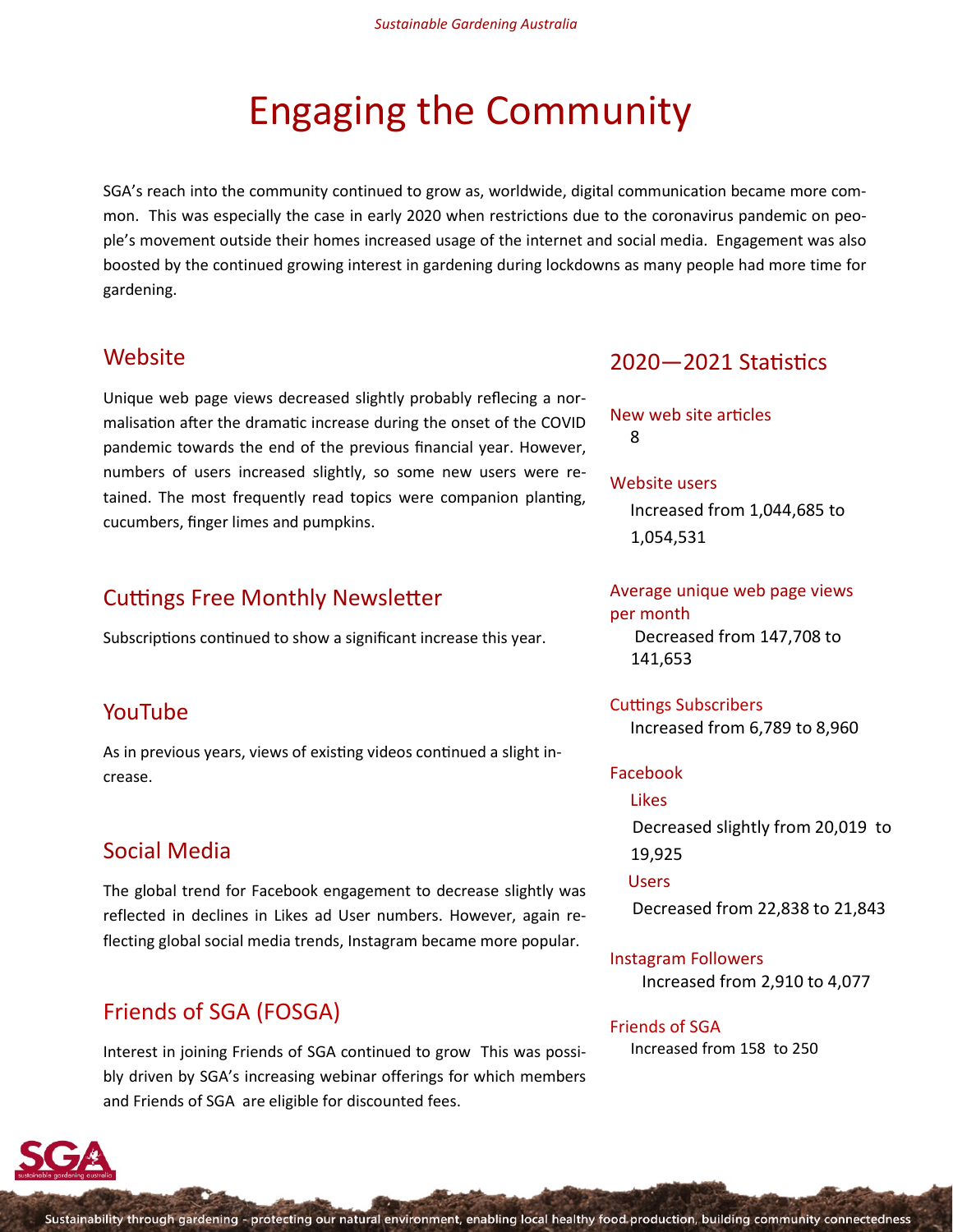# Our Team



**Staff** 

Richard Rowe Training and Learning Coordinator



Maree Kiefer Industry and Member Liaison **Officer** 

Patron Environmental scientist, researcher and TV presenter gardener



Colin Allison Garden Chemicals Scientist



Nicole Griffiths Training and Learning



Angie Plummer Communications Manager



Josh Byrne

# Our Volunteers

| Petrina Adams         | Michelle  |
|-----------------------|-----------|
| Colin Allison         | Megan I   |
| Nick Blake            | Maree k   |
| <b>Adrienne Crabb</b> | Debra N   |
| <b>Stan Close</b>     | Sharron   |
| Gabrielle Miller      | Jeffrey F |
|                       |           |

- e Dyason **Hallowes** Kiefer lette Pfueller Phuah Isabelle Khor
- Bruce Plain Meredith Plain Richard Rowe Allison Styger Isobel Brownbill

# A BIG THANK YOU!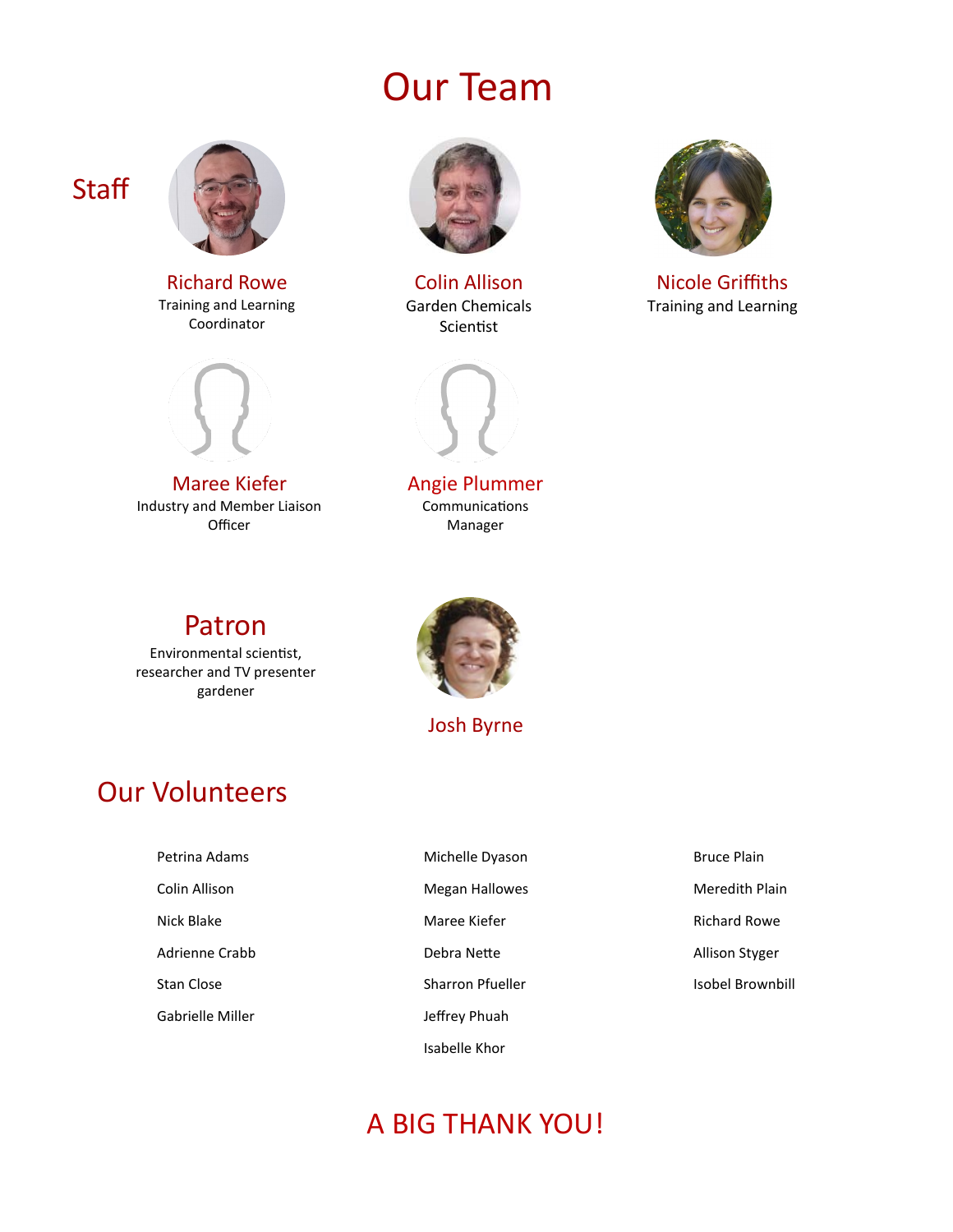# SGA Foundation Financial Report

### Profit & Loss Statement Profit & Loss Statement

### July 2019—June 2020 July 2020—June 2021

| Income                        |           | <b>Banking</b>           |
|-------------------------------|-----------|--------------------------|
| Donations                     | \$16,913  | Foundation bank          |
| Friends of SGA income         | \$4,796   | <b>Foundation Savir</b>  |
| Government Jobkeeper payment  | \$31,500  | Gift Fund bank a         |
| Government Stimulus payment   | \$10,000  | Gift Fund Saver /        |
| Training income               | \$65,941  | <b>Total Banking</b>     |
| Vic Govt stimulus payment     | \$20,000  |                          |
| Wise Gardening guide grant    | \$13,346  |                          |
| <b>Total Income</b>           | \$162,497 | <b>Current Assets</b>    |
| <b>Cost Of Sales</b>          |           | Cash on hand             |
| <b>Training expenses</b>      | \$3,354   | Prepaid Insurand         |
| Wise Gardening expenses       | \$1,970   | Accounts receiva         |
| Wise Gardening grant expenses | \$1,115   | <b>Total Current</b>     |
| <b>Total Cost Of Sales</b>    | \$6,439   | <b>Total Assets</b>      |
| <b>Gross Profit</b>           | \$156,058 |                          |
|                               |           |                          |
| <b>Expenses</b>               |           | Liabilities              |
| Accounting software           | \$545     | <b>Prepaid Training</b>  |
| Insurance                     | \$4,438   | Accounts payabl          |
| Repairs & maintenance         | \$237     | <b>GST collected</b>     |
| Superannuation expense        | \$6,026   | GST paid                 |
| Telephone                     | \$512     | PAYG withholdin          |
| Wages & salaries              | \$64,952  | <b>Total Liabilities</b> |
| Wages Jobkeeper top up        | \$12,242  | <b>Net Assets</b>        |
| Website expenses              | \$1,332   |                          |
| Work cover insurance          | \$814     |                          |
| <b>Total Expenses</b>         | \$91,099  | Equity                   |
| <b>Operating Profit</b>       | \$64,959  | Current year ear         |
|                               |           | Retained earnin          |
| <b>Plus Other Income</b>      |           | Settlement Capi          |
| Interest income               | \$161     | <b>Total Equity</b>      |
| Other income                  | \$818     |                          |
| <b>Total Other Income</b>     | \$980     |                          |
|                               |           |                          |
| <b>Less Other Expenses</b>    | 0         |                          |
| <b>Total Other Expenses</b>   | 0         |                          |
| Net Profit/(Loss)             | \$65,938  |                          |
|                               |           |                          |

### Balance Sheet

### As of June 2021

| Foundation bank account        | \$13,177  |           |
|--------------------------------|-----------|-----------|
| Foundation Savings account     | \$55,309  |           |
| Gift Fund bank account         | \$6,581   |           |
| Gift Fund Saver Account        | \$45,057  |           |
| <b>Total Banking</b>           | \$120,124 |           |
| <b>Current Assets</b>          |           |           |
| Cash on hand                   | \$100     |           |
| Prepaid Insurance              | \$1,824   |           |
| Accounts receivable            | \$3,711   |           |
| <b>Total Current Assets</b>    | \$5,635   |           |
| <b>Total Assets</b>            |           | \$125,759 |
|                                |           |           |
| Liabilities                    |           |           |
| <b>Prepaid Training income</b> | \$527     |           |

| Prepaiu Trailing Income   | 33 Z T    |           |
|---------------------------|-----------|-----------|
| Accounts payable          | \$57      |           |
| <b>GST</b> collected      | \$1,193   |           |
| <b>GST</b> paid           | $-$ \$191 |           |
| PAYG withholdings payable | \$1,878   |           |
| <b>Total Liabilities</b>  |           | \$3,464   |
| <b>Net Assets</b>         |           | \$122,295 |

#### Requiry<br>The extension of the extension of the extension of the extension of the extension of the extension of the extension<br>The extension of the extension of the extension of the extension of the extension of the extension  $r_{\text{mings}}$   $\frac{1}{2}$   $\frac{1}{2}$   $\frac{1}{2}$   $\frac{1}{2}$   $\frac{1}{2}$   $\frac{1}{2}$   $\frac{1}{2}$   $\frac{1}{2}$   $\frac{1}{2}$   $\frac{1}{2}$   $\frac{1}{2}$   $\frac{1}{2}$   $\frac{1}{2}$   $\frac{1}{2}$   $\frac{1}{2}$   $\frac{1}{2}$   $\frac{1}{2}$   $\frac{1}{2}$   $\frac{1}{2}$   $\frac{1}{2}$   $\frac{1}{2}$

| <u>JUJ,JJO</u> |
|----------------|
| \$56,257       |
| \$100          |
| \$122,295      |
|                |

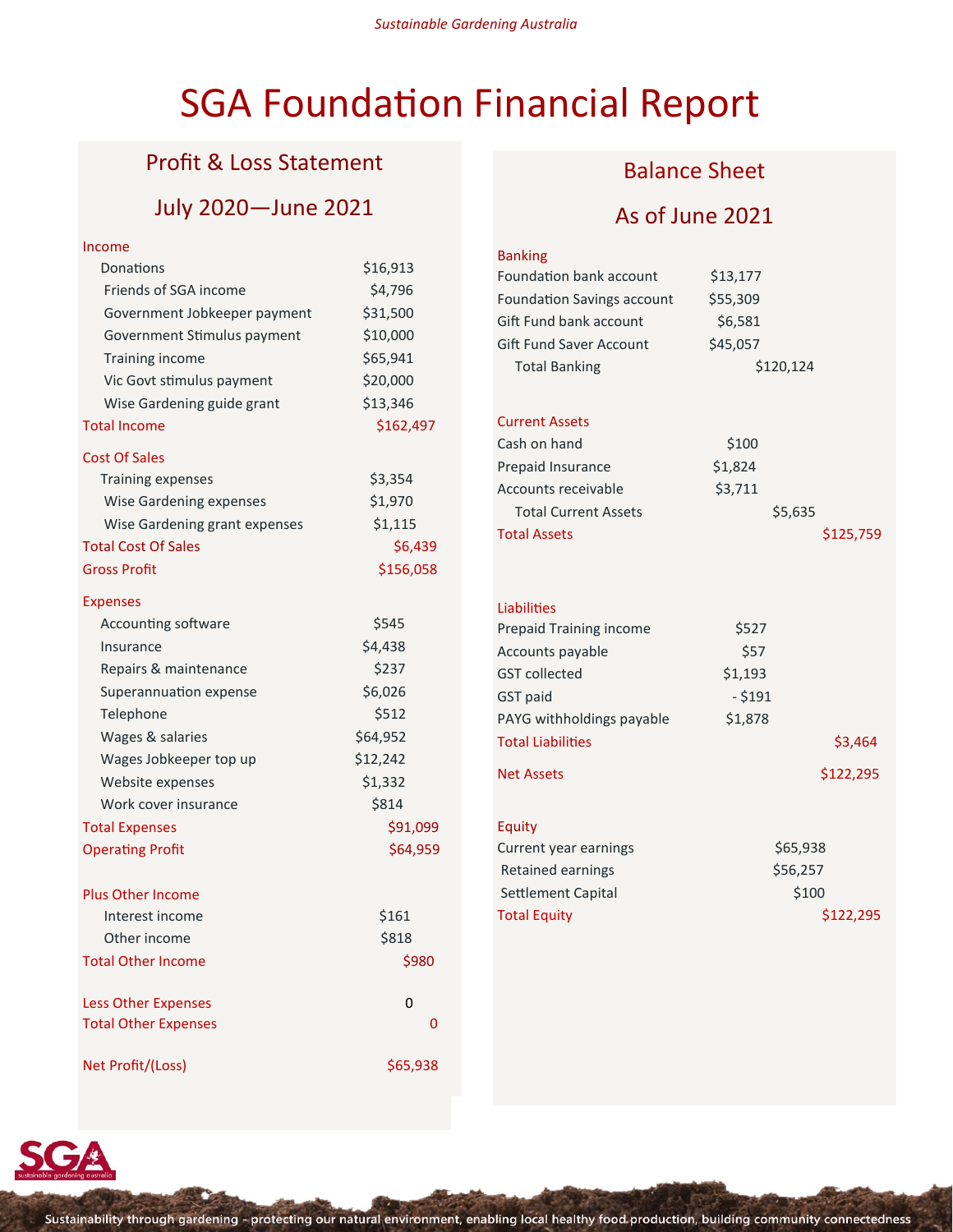# SGA Inc. Financial report

# Profit & Loss Statement July 2020—June 2021

#### Income

| Garden Profess&Industry Income       |          |          |          |
|--------------------------------------|----------|----------|----------|
| <b>Green Gardening Profes Subscr</b> | \$8,609  |          |          |
| Total Garden Profess&Industry Income |          | \$8,609  |          |
| Other Income                         |          |          |          |
| Voting SGA membership                | \$227    |          |          |
| Job keeper income                    | \$19,650 |          |          |
| Govt cash flow stimulus              | \$10,000 |          |          |
| <b>State Govt stimulus</b>           | \$20,000 |          |          |
| <b>Total Other Income</b>            |          | \$49,877 |          |
| <b>Total Income</b>                  |          |          | \$58,486 |
| <b>Cost of Sales</b>                 |          |          |          |
| Gardening Profess&Industry Exp       |          | \$212    |          |
| <b>Total Cost of Sales</b>           |          |          | \$212    |
| <b>Gross Profit</b>                  |          |          | \$58,274 |
| <b>Expenses</b>                      |          |          |          |
| Accounting software                  |          | \$137    |          |
| Insurance                            |          | \$1,620  |          |
| <b>Registration Fees</b>             |          | \$30     |          |
| Printing & Stationery                |          | \$32     |          |
| <b>Employment Expenses</b>           |          |          |          |
| Superannuation                       | \$1,510  |          |          |
| Wages & Salaries                     | \$16,681 |          |          |
| Wages Jobkeeper top-up               | \$6,648  |          |          |
| <b>Total Employment Expenses</b>     |          | \$24,838 |          |
| <b>Total Expenses</b>                |          |          | \$26,656 |
| <b>Operating Profit</b>              |          |          | \$31,618 |
| Other Income                         |          |          |          |
| <b>Interest Received</b>             |          | \$49     |          |
| <b>Other Expenses</b>                |          |          | \$49     |
| Net Profit / (Loss)                  |          |          | \$31,668 |

# Balance Sheet As of June 2021

| <b>Assets</b>                    |          |
|----------------------------------|----------|
| <b>Current Assets</b>            |          |
| <b>Bank Aust access acc</b>      | \$4,576  |
| High Interest Account            | \$40,043 |
| Prepaid insurance                | \$480    |
| <b>Total Current Assets</b>      | \$45,099 |
| <b>Total Assets</b>              | \$45,099 |
| Liabilities                      |          |
| <b>Current Liabilities</b>       |          |
| <b>GST Liabilities</b>           |          |
| <b>GST Collected</b>             | \$178    |
| <b>GST Paid</b>                  | -\$6     |
| <b>Total GST Liabilities</b>     | \$173    |
| <b>Payroll Liabilities</b>       |          |
| PAYG Tax Payable                 | \$734    |
| <b>Total Payroll Liabilities</b> | \$734    |
| <b>Total Current Liabilities</b> | \$907    |
| <b>Total Liabilities</b>         | \$907    |
| <b>Net Assets</b>                | \$44,192 |
| Equity                           |          |
| <b>Retained Earnings</b>         | \$12,525 |
| <b>Current Year Earnings</b>     | \$31,668 |
| <b>Total Equity</b>              | \$44,192 |

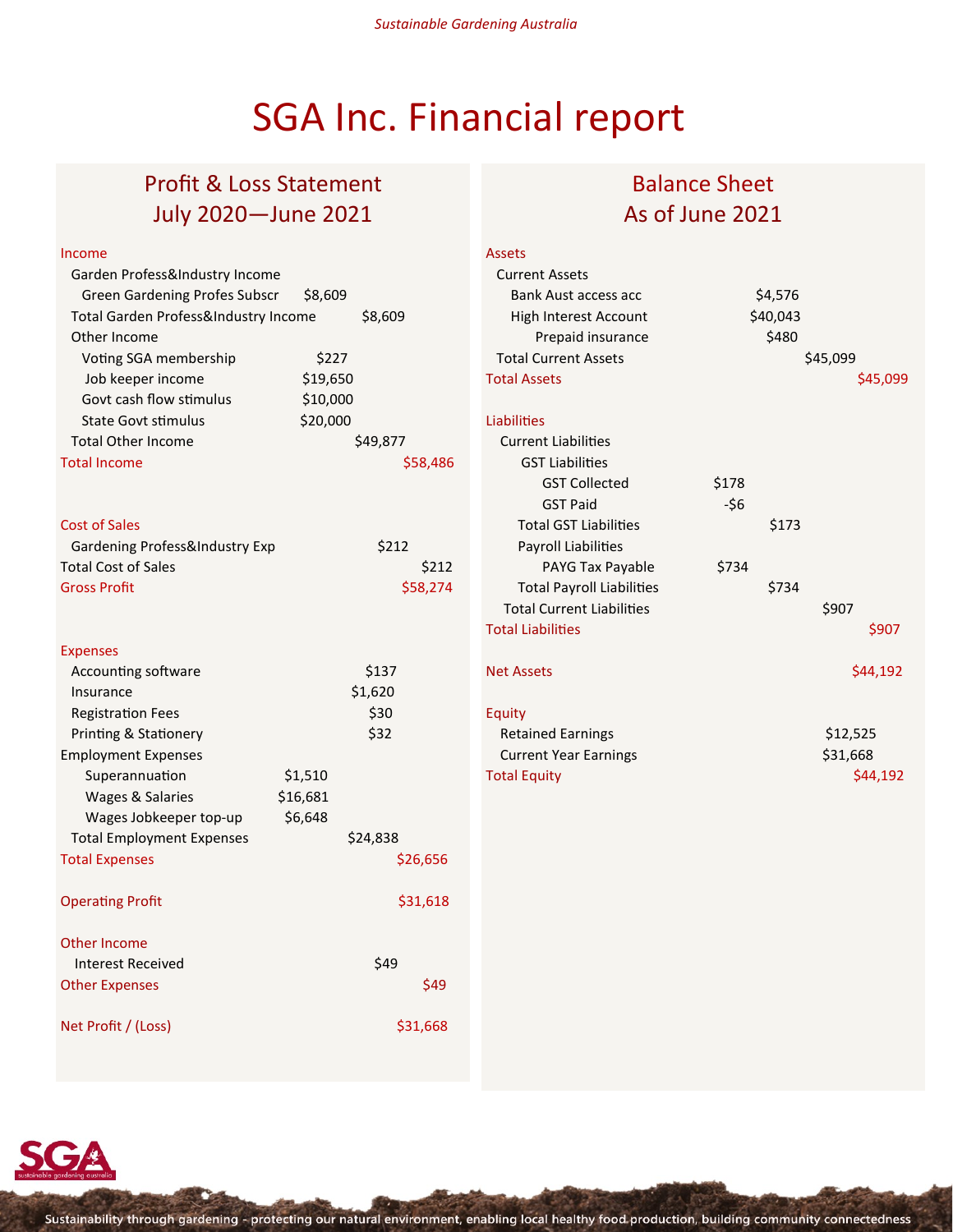# Green Gardening Professionals

It has been another busy year for the GGP program. COVID and a further reduction in volunteer hours have continued to provide a challenge. The inability to hold monthly meetings in person has meant a reduction in contact with members. However, work has continued to increase links with members and the horticultural and garden industry. Many GGPs have faced difficult restrictions impacting heavily on their businesses and employment - which will likely affect membership renewals.

With monthly update emails going to professionals in the horticultural and garden industry, SGA's GGP program makes a difference to gardening practices at homes and in public places.

### Peer Evening Presentations

These have been live streamed (and some pre-recorded), then loaded into the Industry Library on the SGA website. Topics have included Queensland fruit fly, vertical and roof gardens, permaculture and trees for a changing climate.

#### Website

The Industry Library has had another 10 password-protected recordings added for member access—giving a total of 25 online presentations.

#### Social Media

Facebook and Instagram pages are now being managed by SGA's new Communications Manager to ensure consistent posting of content.

### Monthly Update Emails

Subscriber numbers have increased to 3,200. Content includes event information, website updates and book reviews.

### People

COVID and several lockdowns (as well as moving office) have significantly decreased the volunteer assistance for our GGP program this year.

### **THANK YOU ALL!**

### 2020-2021 Statistics

Members 115—an increase of 13%

### Business Members

4 with a total of 45 staff

Peer Evenings 11

Live-streamed Presentations 11

### Industry Video Library 10 (now 25 in total) password protected videos

Garden Industry Newsletters 12

#### Newsletter Subscribers

 Increased from 2612 to 3207

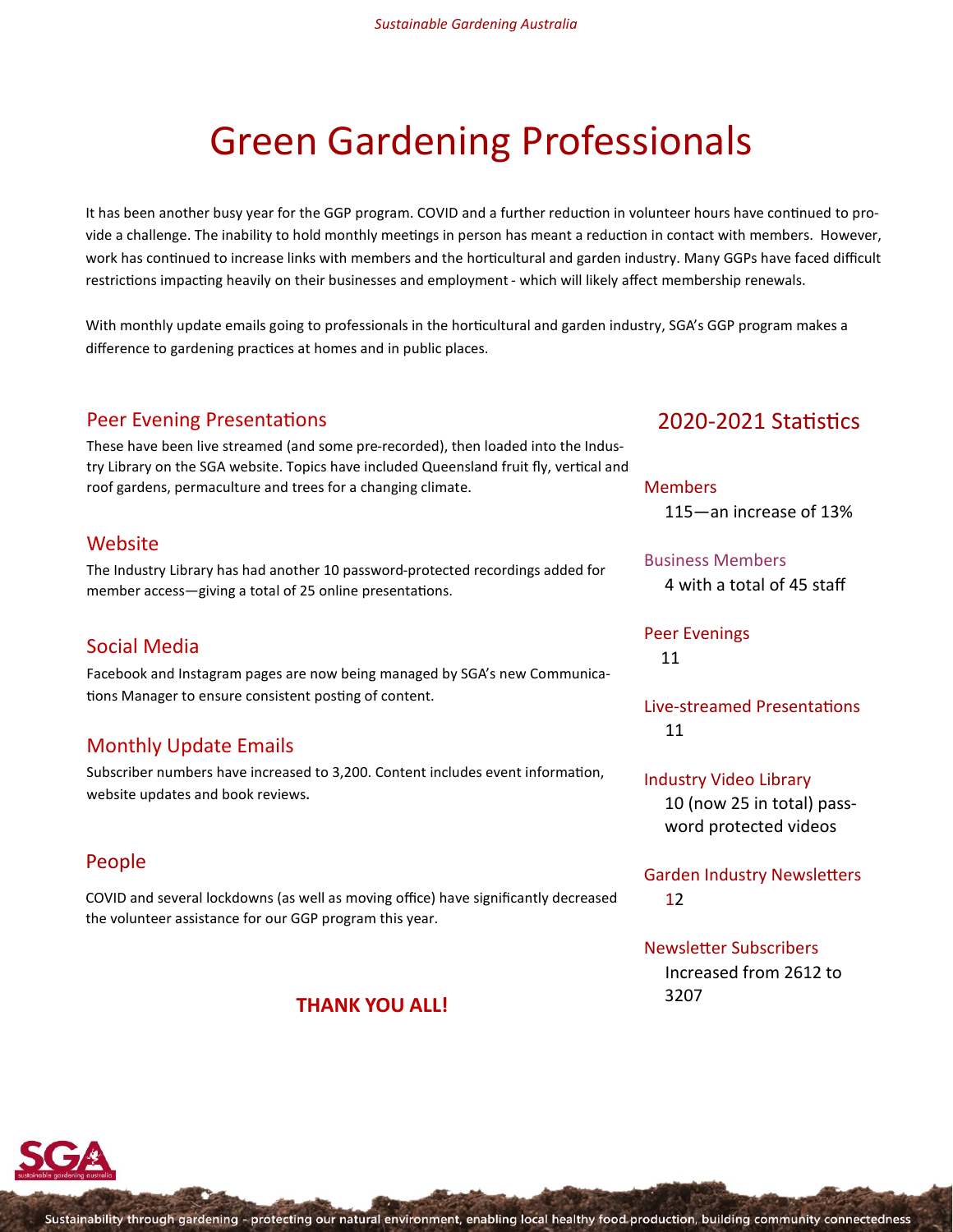# Sustainable Gardening Australia Incorporated

# President's Report

Another year of COVID has changed all of us. Fortunately, it has allowed SGA to make positive changes in how we offer the community informative and educational material about ways we can contribute to protecting the planet through how we treat gardens.

Our now well-entrenched capacity to offer webinars Australia-wide has meant more interest from outside Victoria, but also the need to promote them more assiduously. Currently, such educational resources from other environmental or gardening organisations are limited, but SGA cannot afford to ignore the increasing number of YouTube videos on specific aspects of gardens and the increasing capacity of other online websites to offer detailed advice on how to grow fruit and vegetables – frequently with attention to using environmentally sustainable methods to ensure fertility and control pests, diseases and weeds.

SGA Inc. has, nevertheless, seen encouraging growth in the *Friends of SGA* and *Green Gardening Professionals* programs which it manages. These achievements and the expansion of our training and learning resources and *WiseGardening* have been due to the enthusiasm and dedication of our staff, volunteers, donors, Friends of SGA and Board members – I thank you all!

Board Members



Dr. Sharron Pfueller President Retired Monash University researcher/educator and environmentalist



Wen Cheng Business Analyst



Bruce Plain Vice-President Director of Bulleen Art & Garden and environmentalist



Simon Branson Landscaper and small business owner



Peter Howey Treasurer and Secretary Small business owner, garden centre financial advisor



Deb Nette Horticulturalist, Environmentalist and TAFE Trainer



Dr. Greg Moore Retired Head of Burnley College, University of Melbourne, horticulturalist and educator